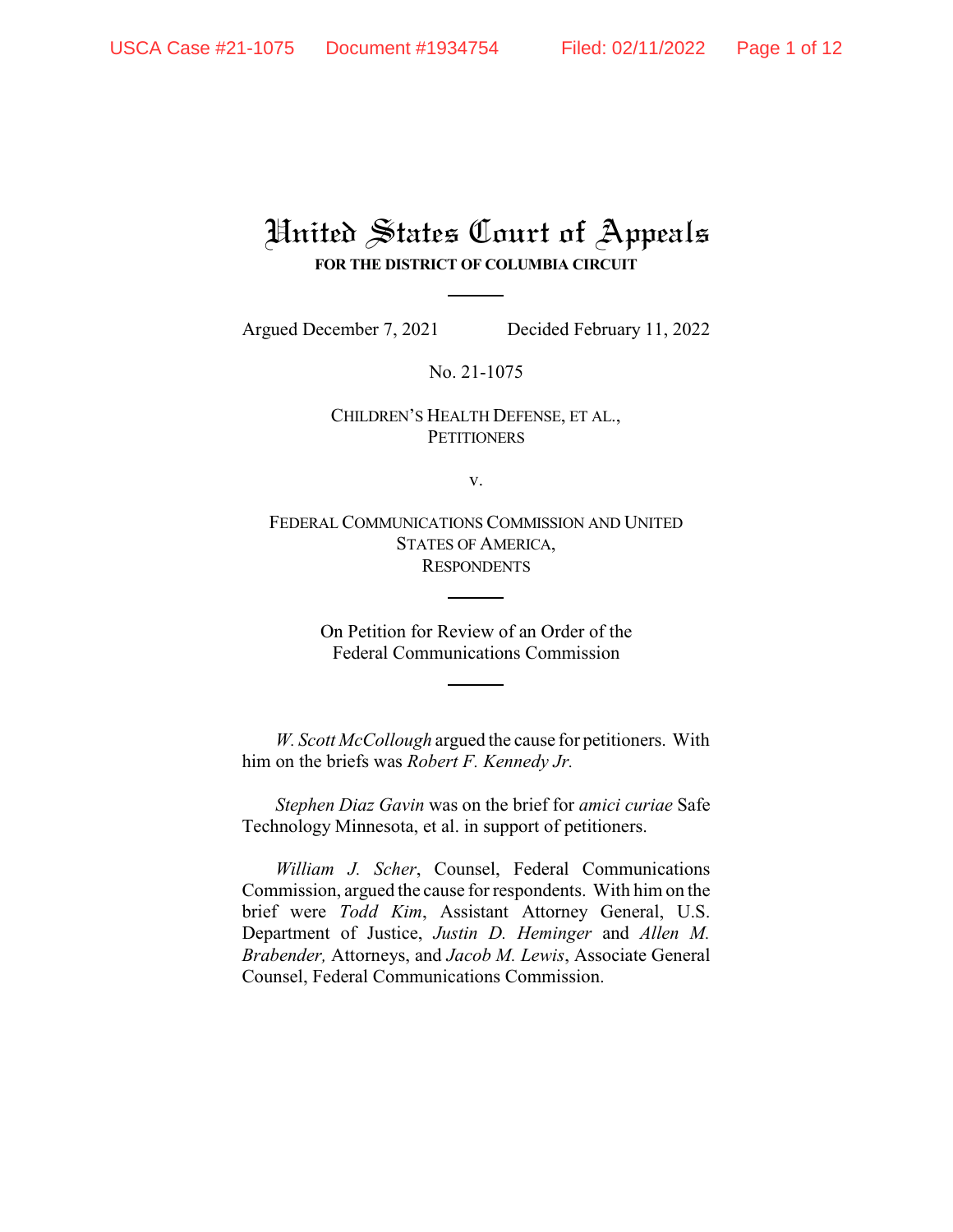Before: MILLETT and KATSAS, *Circuit Judges*, and RANDOLPH, *Senior Circuit Judge*.

Opinion for the Court filed by *Senior Circuit Judge* RANDOLPH.

RANDOLPH, *Senior Circuit Judge*: This is a petition for judicial review of an amendment to a regulation of the Federal Communications Commission. The regulation, as originally promulgated, authorized the installation on private property, with the owner's consent, of "over-the-air reception devices," regardless of State and local restrictions, "including zoning, land-use, or building regulation[s], or any private covenant, homeowners' association rule or similar restriction on property." TelecommunicationsAct of 1996; Preemption of Restrictions on Over-the-Air Reception Devices, 61 Fed. Reg. 46,557, 46,562 (Sept. 4, 1996) (codified at 47 C.F.R. § 1.4000(a)(1)). Back then, property owners used such antennas to receive direct satellite services, video programming, and television broadcast signals. *Id.* The regulation preserved local authority to impose "certain restrictions for safety and historic preservation purposes." Promotion of Competitive Networks in Local Telecommunications Markets, 15 FCC Rcd. 22,983, 23,027–28 (2000). The regulation also covered antennas capable of both receiving radio waves and transmitting signals. *Id.* at 23,027.

The FCC has amended its regulation several times. *See Bldg. Owners & Managers Ass'n Int'l v. FCC*, 254 F.3d 89, 91–93 (D.C. Cir. 2001). In 2004, the Commission determined that these antennas could serve not only a single property owner but also multiple customers in one location, provided the antennas were not "designed primarily for use as hubs for distribution of service." Promotion of Competitive Networks, 19 FCC Rcd. 5637, 5644 n.42 (2004). The 2004 order continued to stress that the regulation governed only "customer-end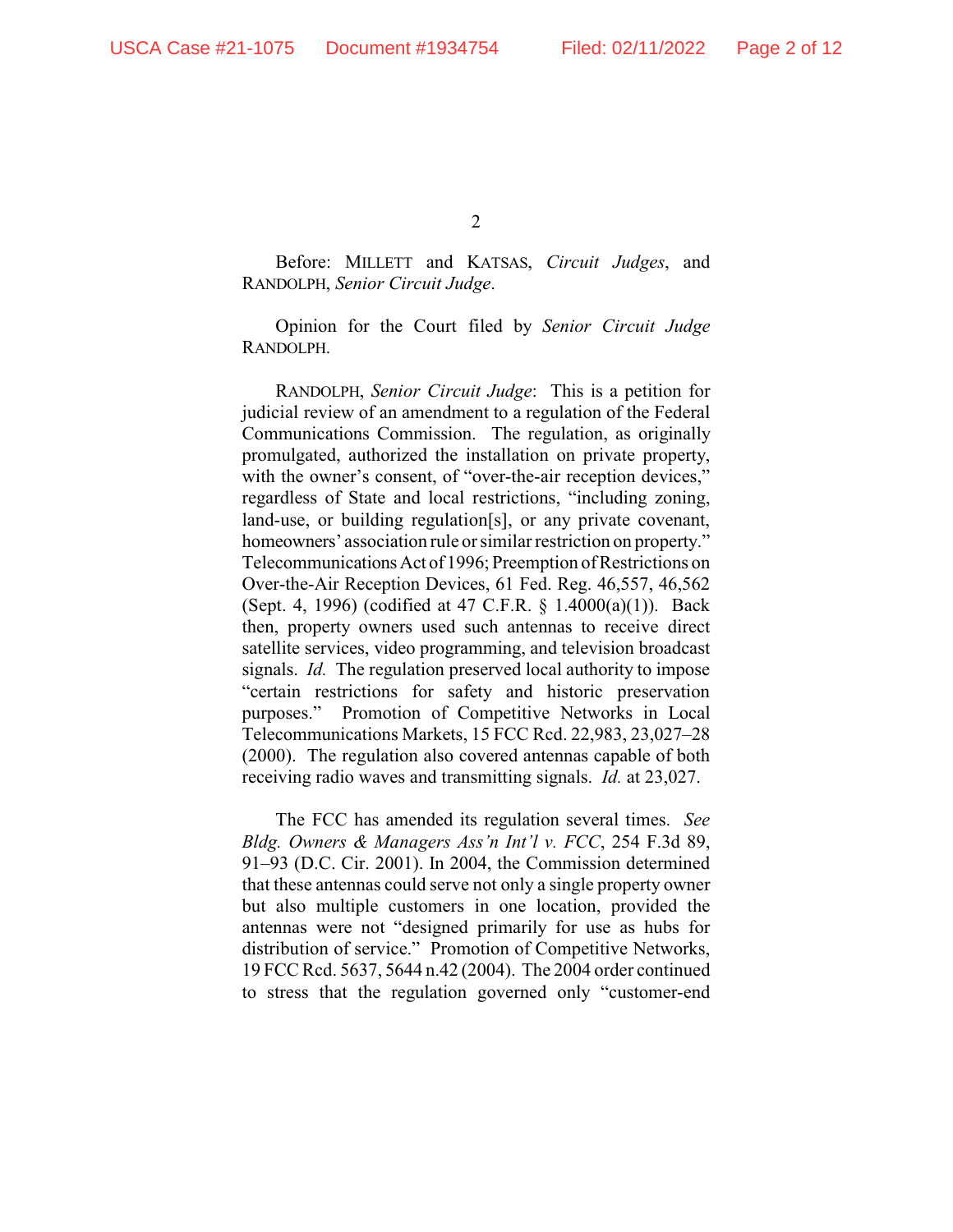equipment" serving "*the customer on such premises*." *Id.* at 5644. It did not cover carriers' locating "hub-sites on the premises of a customer in order to avoid compliance with a legitimate zoning regulation." *Id.*

In 2019, the Commission solicited comments on expanding coverage to include antennas that act as "hub sites" or relay service to other locations—thus, eliminating the 2004 prohibition on antennas "designed primarily for use as hubs for distribution of service." *See* Updating the Commission's Rule for Over-the-Air Reception Devices, 34 FCC Rcd. 2695, 2696, 2699 (2019). In its finalized order, the Commission expanded its regulatory preemption when: "(1) the antenna serves a customer on whose premises it is located, and (2) the service provided over the antenna is broadband-only." Updating the Comm'n's Rule for Over-the-Air Reception Devices, 36 FCC Rcd. 537, 540 (2021) [hereinafter Order] (amending 47 C.F.R. § 1.4000). The Order maintained several limitations, including the exemption for local "restrictions necessary for safety and historic preservation" and "requirements that antennas must be less than one meter in diameter or diagonal measurement." *Id.* at 540–41. Local restrictions on antennas extending "more than <sup>1</sup> twelve feet above the roofline" also continued to control land use. Preemption of Local Zoning Regulation of Satellite Earth Stations, 11 FCC Rcd. 19,276, 19,299 (1996); *see* Order at 540, 548 n.83.

Many comments, including those of the petitioners in this case, expressed concern about possible health effects from increased radiofrequency exposure. Petitioner Children's Health Defense (CHD) argued that the proliferation of commercialgrade antennas would increase the suffering of those with

 $<sup>1</sup>$  The Order stated that "there is no 'aesthetics exception' under"</sup> the rule. Order at 548.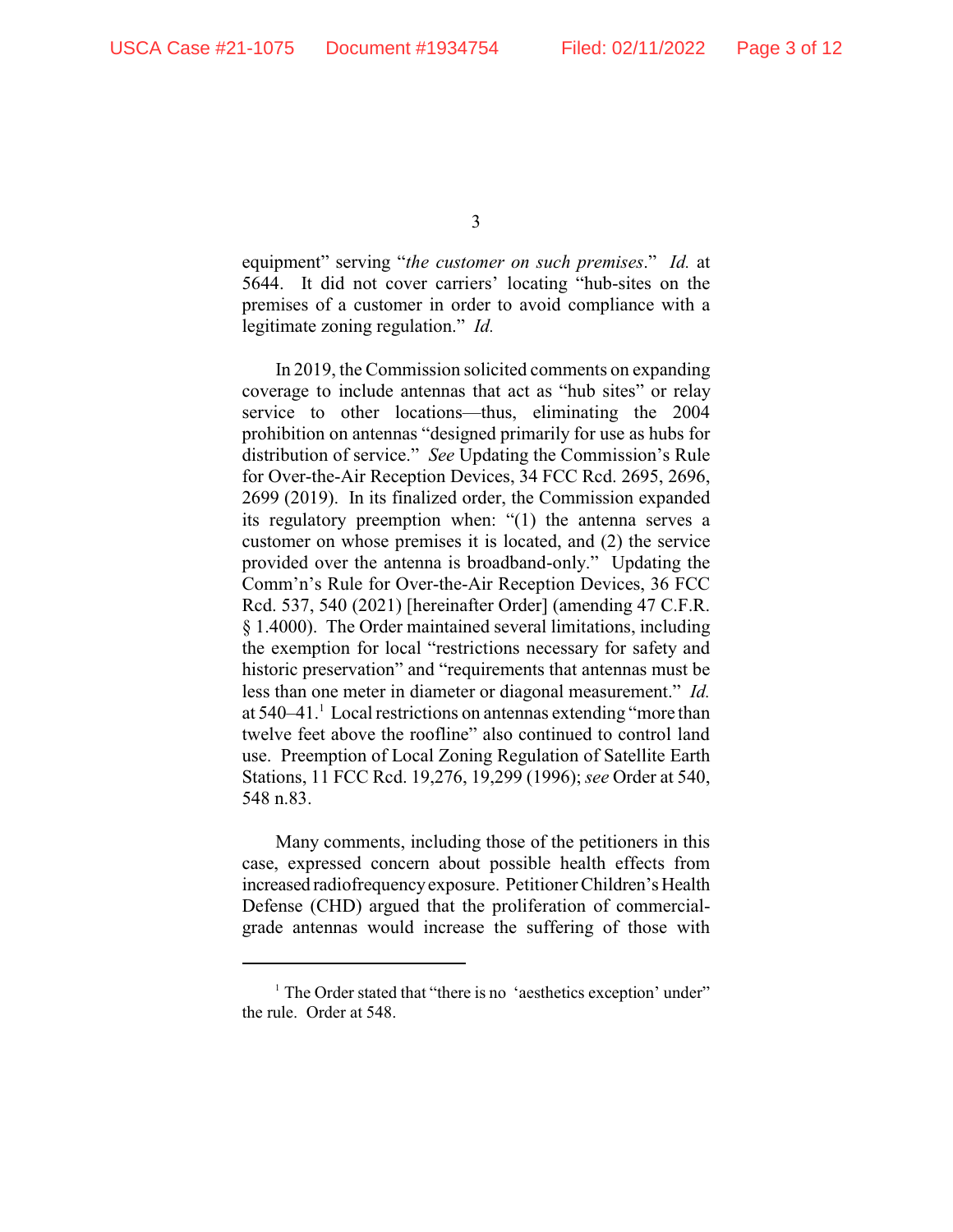radiofrequency sensitivity—violating their rights under the Americans with Disabilities Act (ADA), the Fair Housing Act (FHA), and the U.S. Constitution's protections of private property and personal autonomy. CHD also asserted that the amendments would deny affected individuals fair notice and an opportunity to be heard.

I.

The Commission suggests that none of the individual petitioners have Article III standing because they fail to show individualized risks of increased harm from the amendment of the regulation. The individual petitioners claim that they or their family members will suffer injury if new commercial-grade antennas get installed near their properties due to the Order's permissiveness. The Commission posits that fears of greater antenna proliferation from the Order are not enough. In the Commission's view, even if new antennas get installed near petitioners, it would not be apparent whether the deployments happened because of the Order.

The Commission is correct that anyone claiming injury from an agency's action or inaction, but who is not otherwise regulated directly, encounters some difficulty in establishing standing. *See Food & Water Watch, Inc. v. Vilsack*, 808 F.3d 905, 914 (D.C. Cir. 2015). But "if the complainant is 'an object of the action (or forgone action) at issue' . . . there should be 'little question that the action or inaction has caused him injury, and that a judgment preventing or requiring the action will redress it.'" *Sierra Club v. EPA*, 292 F.3d 895, 900 (D.C. Cir. 2002) (quoting *Lujan v. Defs. of Wildlife*, 504 U.S. 555, 561–62 (1992)); *see also State Nat'l Bank of Big Spring v. Lew*, 795 F.3d 48, 53 (D.C. Cir. 2015). Here, two of the petitioners' interests are impacted directly by the Order.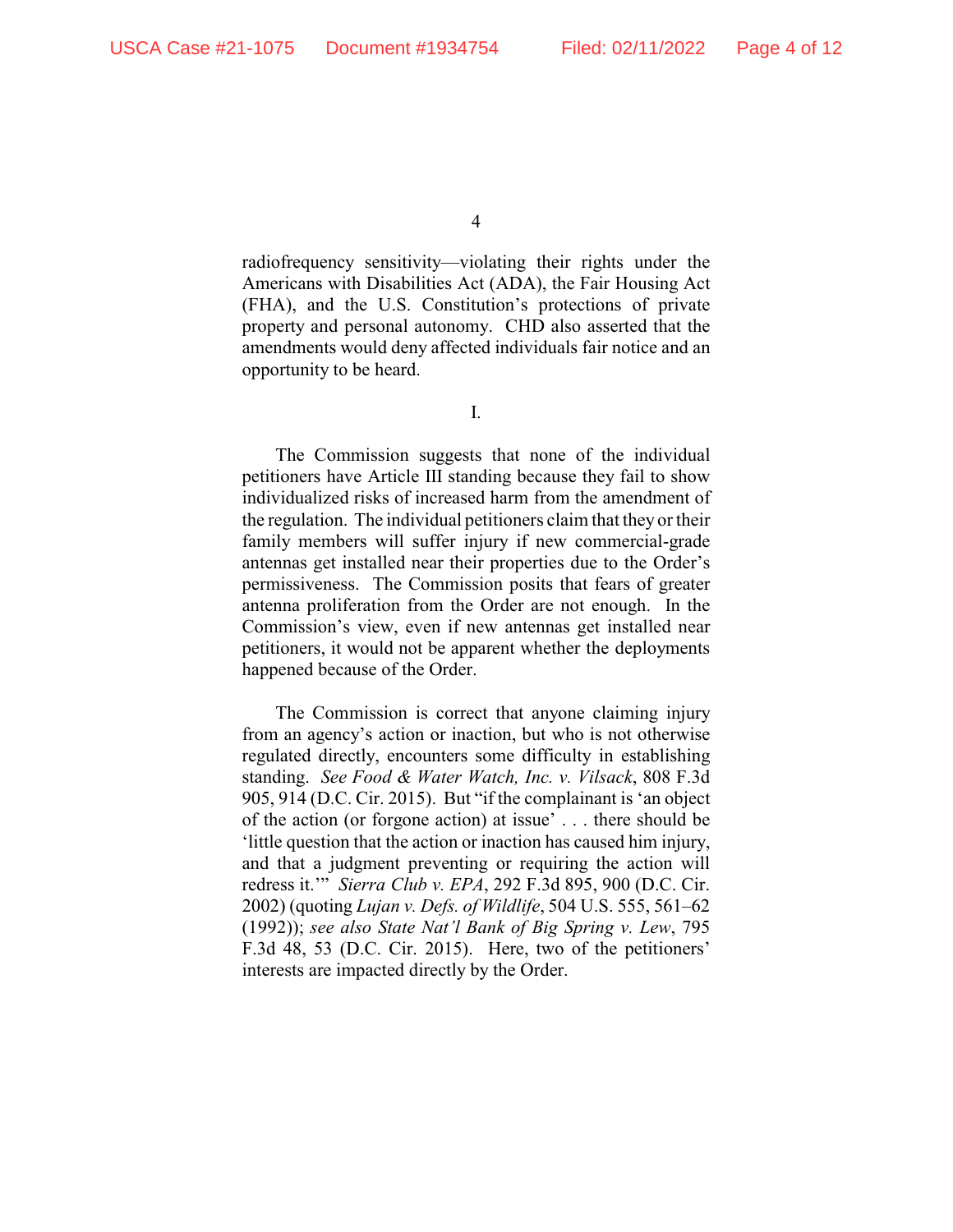The Order purports to preempt not only state and local regulations governing installation of relevant antennas, but also deed restrictive covenants. Order at 542–43. Petitioners Dr. Erica Elliott and Ginger Kesler allegedly suffer from radiofrequency sensitivity. They purchased homes in communities with restrictive covenants limiting antenna installation. Dr. Elliott's community has a charter requiring approval of new antennas and restricting the use of residential property for commercial activities. Ms. Kesler lives in an area with a homeowners' association; community by-laws and deed restrictions prohibit the installation of wireless antennas over two feet and commercial activity. Ms. Kesler purchased her home in part because of these restrictions.

Potential impairment of contractual or property rights can create an injury in fact. *See Sw. Power Pool, Inc. v. FERC*, 736 F.3d 994, 996 (D.C. Cir. 2013); *B&J Oil & Gas v. FERC*, 353 F.3d 71, 75 (D.C. Cir. 2004); *Idaho Power Co. v. FERC*, 312 F.3d 454, 460 (D.C. Cir. 2002). The restrictions just mentioned are, according to Dr. Elliott and Ms. Kesler, valuable because they prevent the installation of allegedly harmful commercialgrade antennas. By preempting these protections, the Order poses a direct threat to these petitioners' interests. These petitioners are thus an object of the Commission's Order—in the same way a municipality's zoning regulations would be an object of the Order. *See* Order at 542. Dr. Elliott and Ms. Kesler therefore have Article III standing. They need not show some greater probability of harm from the regulation of third parties. *Compare Defs. of Wildlife*, 504 U.S. at 561–62, *with Pub. Citizen, Inc. v. Nat'l Highway Traffic Safety Admin.*, 489 F.3d 1279, 1295 (D.C. Cir. 2007). And because Dr. Elliott and Ms. Kesler are CHD members, and the other elements of standing are plainly satisfied on this record, CHD has associational standing. *See Am. Trucking Ass'ns, Inc. v. Fed. Motor Carrier Safety Admin.*, 724 F.3d 243, 247 (D.C. Cir.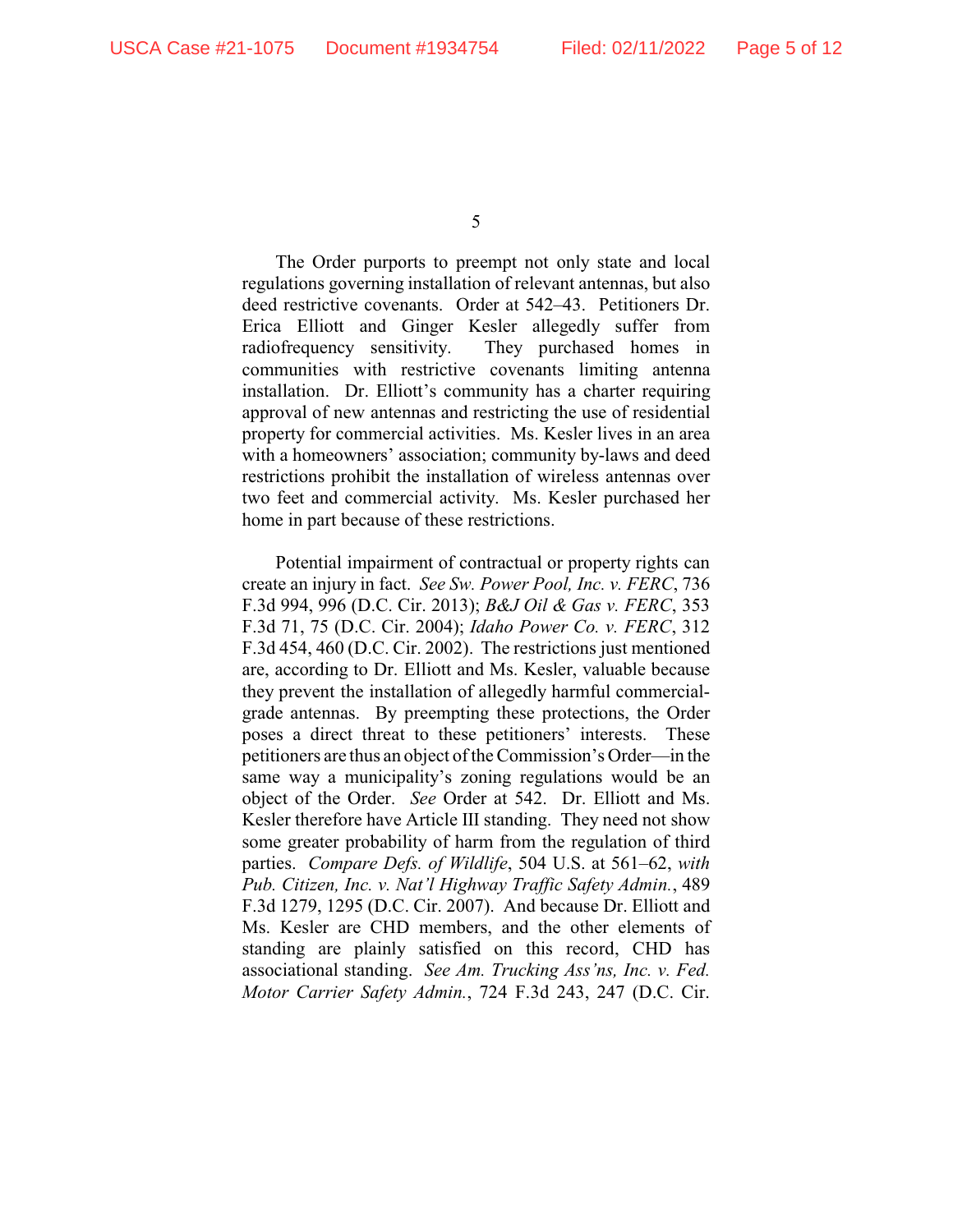$2013$ ).<sup>2</sup>

II.

## A.

Petitioners' initial contention is that the Commission did not establish its statutory authority for amending the regulation to include "hub and relay antennas that are used for the distribution of broadband-only fixed wireless services" even if "they are primarily used for this purpose . . .." Order at 537; *see Comcast Corp. v. FCC*, 600 F.3d 642, 655 (D.C. Cir. 2010).

Paragraph 26 of the Order identifies Section 303 of the Communications Act as granting it authority to "adopt rules governing services that use spectrum as well as rules applicable to antennas and other apparatus[es]." Order at 550–51 & n.102. Section 303(d) allows the Commission to "[d]etermine the location of classes of stations or individual stations." 47 U.S.C.  $$303(d).$ 

The Commission treats "antennas" as "stations." Footnote 102 of the Order cites the Commission's *Continental Airlines* decision, which explained why "antennas are 'stations' for [the] purposes of section 303(d)." Order at 550 n.102. *Continental Airlines* points to Act's definitions section. 21 FCC Rcd. 13,201, 13,217 & nn.107–08 (2006). The statute defines "'radio station' or 'station'" as "a station equipped to engage in radio communication or radio transmission of energy." 47 U.S.C. § 153(42). The phrase "radio communication" includes "the transmission by radio of writing, signs, signals, pictures, and sounds of all kinds, including all instrumentalities, facilities,

 $P<sup>2</sup>$  Because we conclude that CHD has associational standing, we do not address whether it has organizational standing.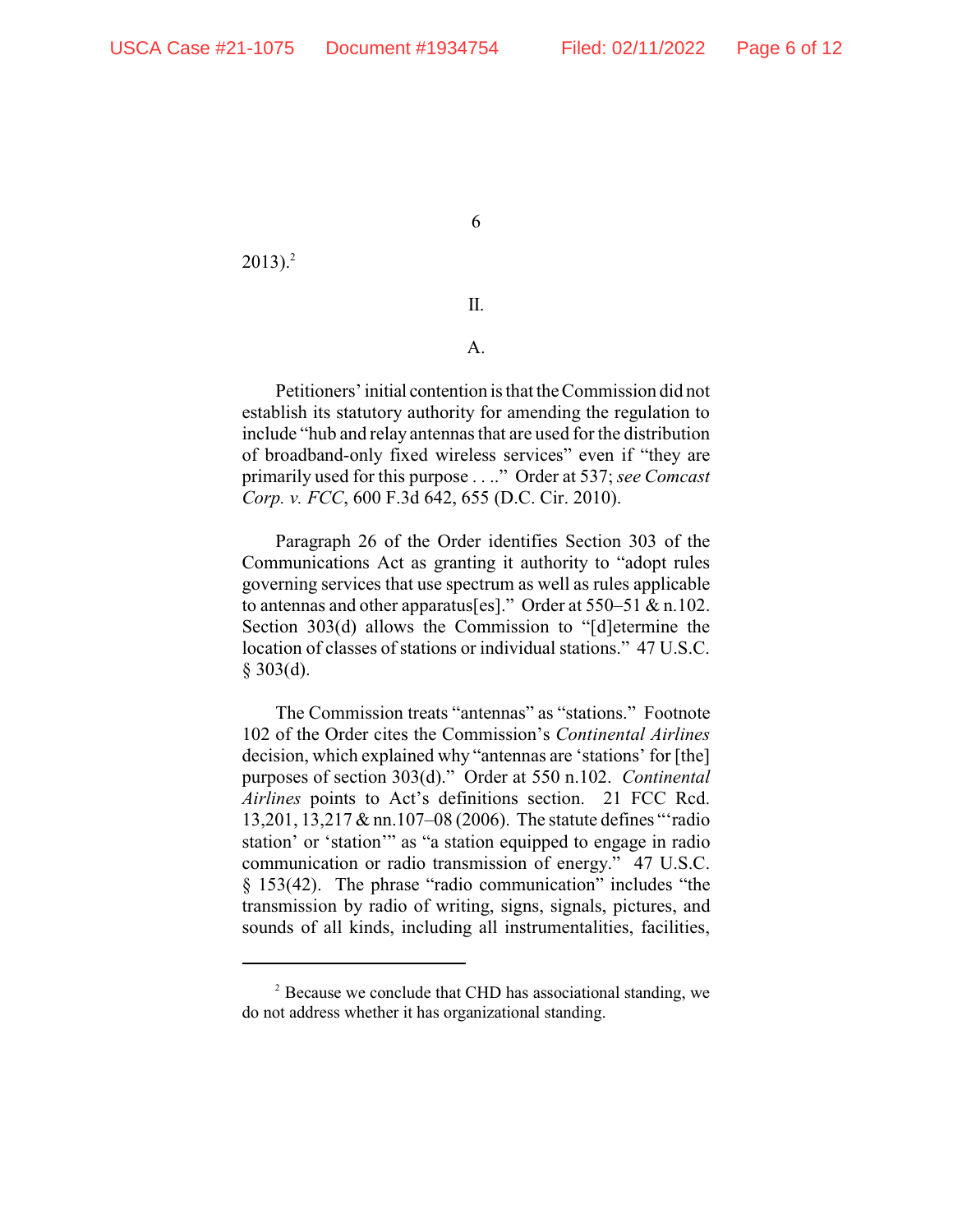apparatus, and services (among other things, the receipt, forwarding, and delivery of communications) incidental to such transmission." *Id.* § 153(40).

The definition of "radio communication" encompasses much of what is on the Internet—visual images, audio, and text. The technology involved here uses the radio-wave spectrum. Order at 550–51 n.102. And the Commission emphasizes the growth of online streaming services as a justification for expanding its antenna regulation. *Id.* at 545–46. The *Continental Airlines* decision's treating antennas as stations, with its reasoning anchored in the Act's text, survives any level of scrutiny. *See Chevron U.S.A. Inc. v. Nat. Res. Def. Council, Inc.*, 467 U.S. 837, 843 n.9 (1984). The Commission's citation of and reliance on *Continental Airlines* provided sufficient explanation for its authorityto expand the regulation to hub-andrelay antennas carrying broadband Internet. *See* 5 U.S.C. § 553(c) ("After consideration of the relevant matter presented, the agency shall incorporate in the rules adopted a concise general statement of their basis and purpose.").

Petitioners contend that Section 303 cannot support the Order. They claim that the Act erects a distinction between carrier equipment and end-user equipment—a distinction the Order obliterates. Whatever the merits of this argument, the issue is waived. Under 47 U.S.C. § 405(a), petitioners must "give the FCC a 'fair opportunity' to pass on a legal or factual argument." *Wash. Ass'n for Television &Children v. FCC*, 712 F.2d 677, 681 (D.C. Cir. 1983) (quoting *Alianza Fed. de Mercedes v. FCC*, 539 F.2d 732, 739 (D.C. Cir. 1976)); *see also Delaware v. Surface Transp. Bd.*, 859 F.3d 16, 21 (D.C. Cir. 2017); *Am. Scholastic TV Programming Found. v. FCC*, 46 F.3d 1173, 1177 (D.C. Cir. 1995).

Nowhere in CHD's ex parte submission or in the individual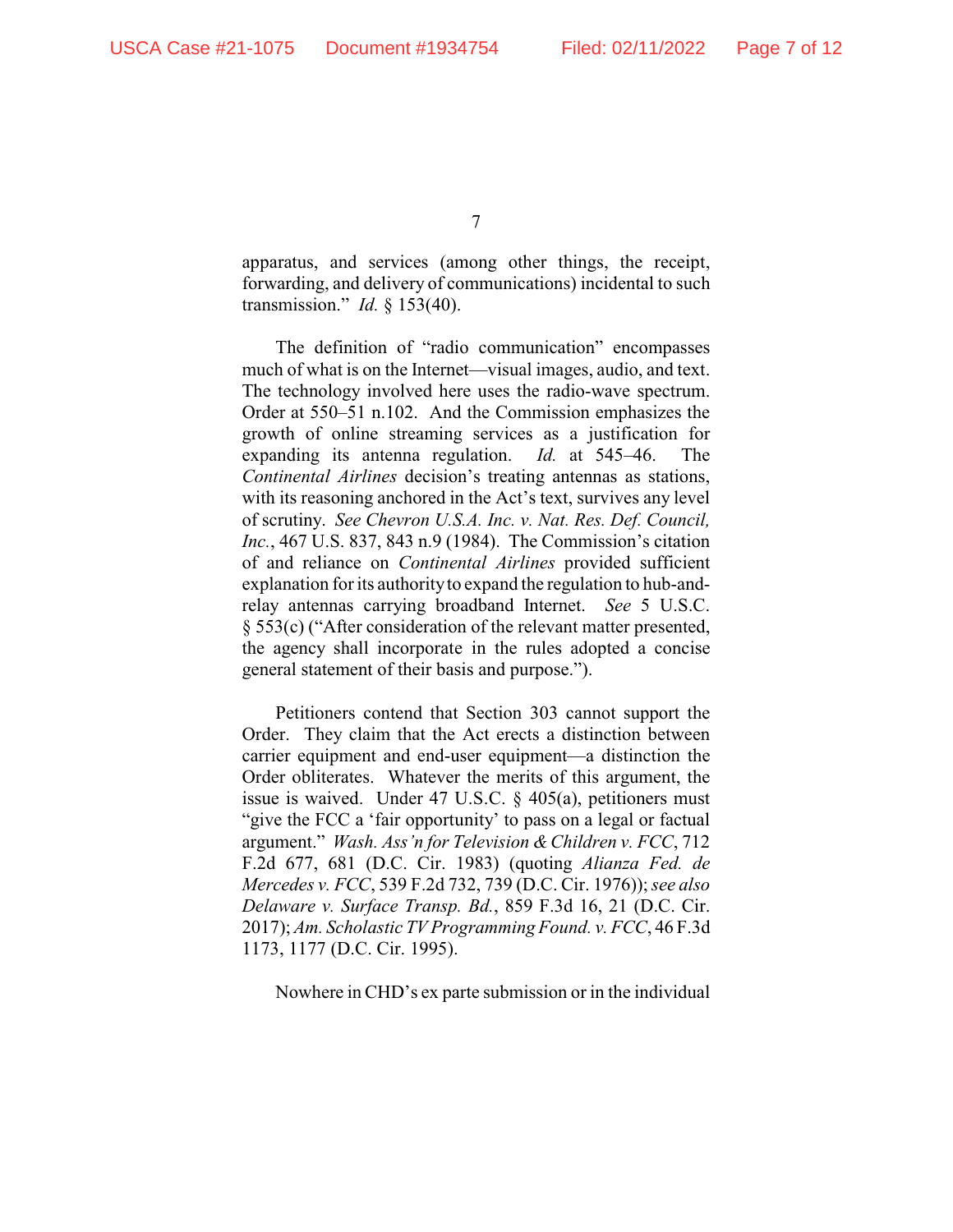petitioners' comments is the question of the Commission's authority under Section 303 raised. The closest CHD comes to presenting this issue is its statement: "Nor is this particular proposed rule reasonably necessary to the effective performance of the FCC's various responsibilities." J.A. 66. But this generality is not enough to preserve every conceivable claim of unlawful action. *See Wallaesa v. FAA*, 824 F.3d 1071, 1078 (D.C. Cir. 2016) (citing *Nuclear Energy Inst., Inc. v. EPA*, 373 F.3d 1251, 1297 (D.C. Cir. 2004)).<sup>3</sup> Nor were the petitioners' arguments raised by other parties' comments that the Commission lacked statutory authority. The other parties to the rulemaking proceeding did not question the Commission's authority under Section 303. *Contrast Competitive Enter. Inst. v. FCC*, 970 F.3d 372, 380 (D.C. Cir. 2020).

B.

Petitioners say the Order lacks a reasoned foundation because the Commission disregarded the human health consequences of its action. The Order's intended effect is to increase the number of antennas installed on private property. Petitioners assert that the result will be an increased risk of harm to individuals who are sensitive to radiofrequency electromagnetic radiation.

<sup>&</sup>lt;sup>3</sup> Even if petitioners did not become aware of the Commission's view that Section 303 provided promulgating authority until after the Order issued, that does not spare them of the obligation to give the Commission opportunity to address their arguments. In such instances, challengers must seek reconsideration fromthe Commission before raising the matter in this court. *See In re Core Commc'ns, Inc.*, 455 F.3d 267, 276–77 (D.C. Cir. 2006); *Freeman Eng'g Assocs., Inc. v. FCC*, 103 F.3d 169, 182 (D.C. Cir. 1997); *Petroleum Commc'ns, Inc. v. FCC*, 22 F.3d 1164, 1169–70 (D.C. Cir. 1994).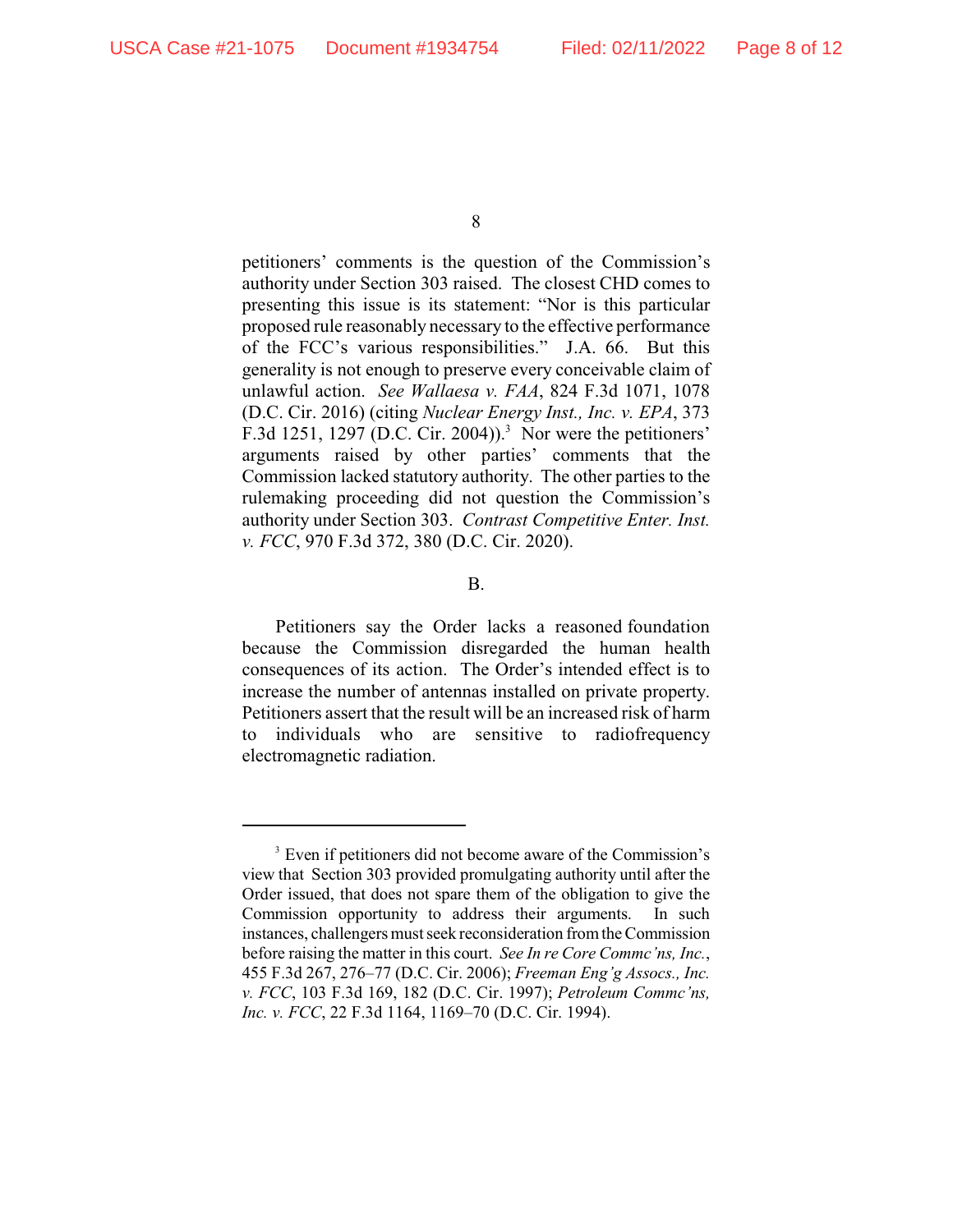The Commission dismissed these concerns by pointing to a 2019 order that studied the effects of exposure to wireless radiofrequency on human health and concluded that there was no need to implement stricter exposure limits. Order at 555 & n.133 (citing Proposed Changes in the Commission's Rules Regarding Human Exposure to Radiofrequency Electromagnetic Fields, 34 FCC Rcd. 11,687 (2019)). The Commission also noted that concerns about possible health effects from radiofrequency were "more appropriately directed" at the radiofrequency rulemaking and, hence, the comments regarding adverse effects were "outside the scope of this proceeding." *Id.* at n.133.

Ordinarily, an agency may dispose of claims by relying upon other rulemakings. *See Bechtel v. FCC*, 10 F.3d 875, 878 (D.C. Cir. 1993). Agencies can also limit the scope of their rulemaking and "relegate ancillary issues to separate proceedings." *Alon Ref. Krotz Springs, Inc. v. EPA*, 936 F.3d 628, 659 (D.C. Cir. 2019) (per curiam); *see also Mobil Oil Exploration & Producing Se. Inc. v. United Distrib. Cos.*, 498 U.S. 211, 231 (1991). The Commission therefore properly dispensed petitioners' health-and-autonomy-based claims by relying on its 2019 order.<sup>4</sup>

<sup>&</sup>lt;sup>4</sup> This court remanded a case contesting the 2019 order because the Commission did not give sufficient reasons for its conclusions regarding the impact of radiofrequency waves on human health. *See Env't Health Tr. v. FCC*, 9 F.4th 893, 910 (D.C. Cir. 2021). But this does not require a remand here. As explained, the Commission expressly limited the scope of its rulemaking and directed comments regarding radiofrequency and health to the 2019 order's rulemaking. Order at 555 n.133. Agencies generally have discretion to break up their process ofregulating into separate rulemaking proceedings—they "do not ordinarily have to regulate a particular area all at once." *Transp. Div. of the Int'l Ass'n of Sheet Metal Workers v. Fed. R.R. Admin.*, 10 F.4th 869, 875 (D.C. Cir. 2021); *see Personal Watercraft*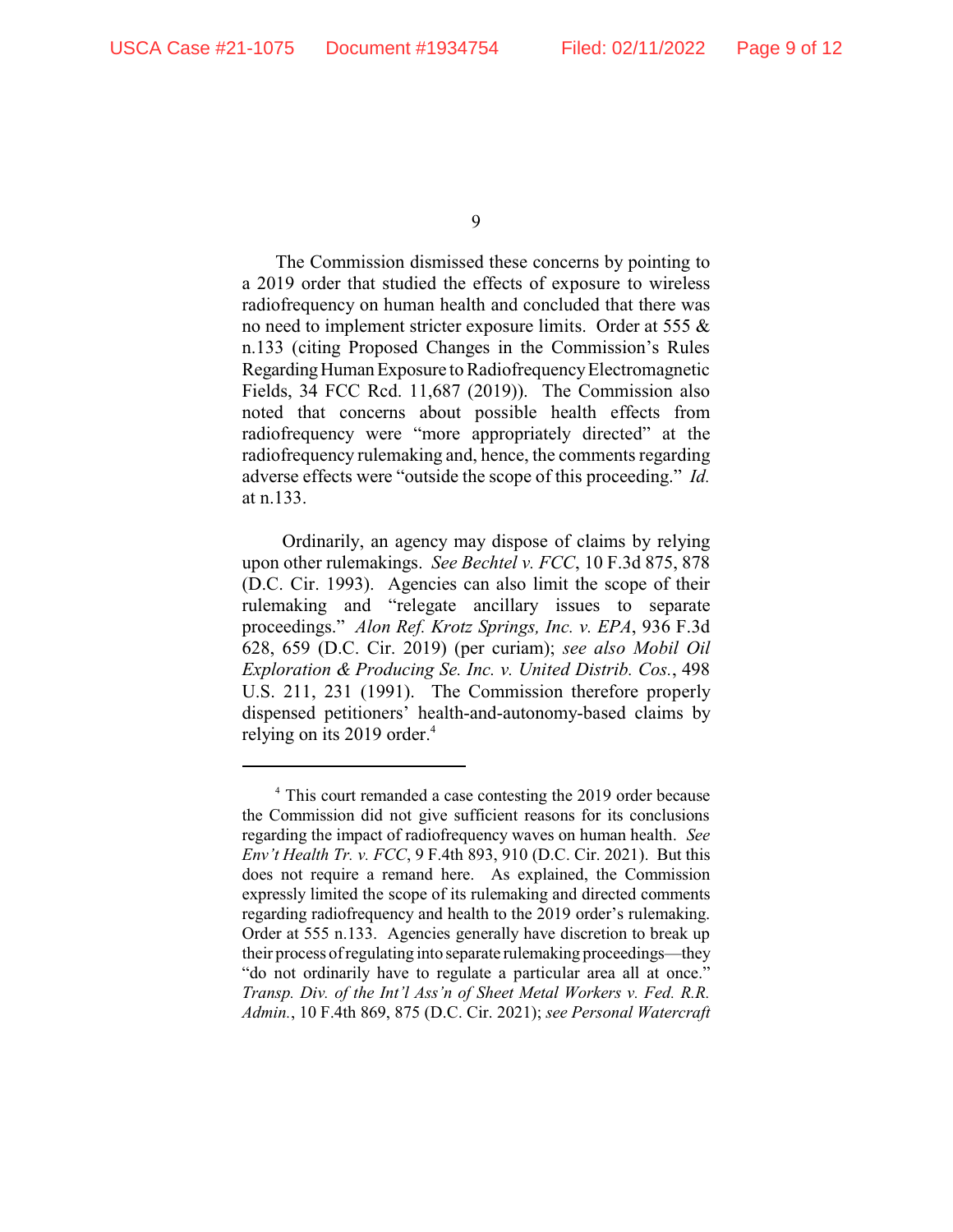Petitioners argue that the amendment to the regulation will violate the FHA and the ADA. It is unnecessary to go into any detail about how exactly the amendment would supposedly bring about these violations.<sup>5</sup> It is enough to point out that here, as in *Building Owners*, 254 F.3d at 100, petitioners aremounting a facial challenge. Whatever the validity of their FHA and ADA analyses, their allegations depend on the presence, within the range of a hub or relay antenna, of an individual who is adversely affected by radiofrequency radiation. The upshot is that there necessarily will be circumstances in which the amendment of the Order will have no adverse consequences because no such individual is in the vicinity. Yet in order to succeed in their facial challenge, petitioners had to show that there are no circumstances in which amendment of the regulation would be valid. *See Reno v. Flores*, 507 U.S. 292, 300–01 (1993); *INS v. Nat'l Ctr. for Immigrants Rts., Inc.*, 502 U.S. 183, 188 (1991); *Cellco P'ship v. FCC*, 700 F.3d 534, 549 (D.C. Cir. 2012); *Air Transp. Ass'n of Am., Inc. v. U.S. Dep't of Transp.*, 613 F.3d 206, 213 (D.C. Cir. 2010); Ronald A. Cass, *Nationwide Injunctions' Governance Problems: Forum Shopping, Politicizing Courts, and Eroding Constitutional Structure*, 27 Geo. Mason L. Rev. 29, 75 n.193 (2019); Aaron L. Nielson, *D.C. Circuit Review - Reviewed: Thoughts from Judge Randolph*, Yale J. on Regul. Notice & Comment (Dec. 8, 2017), https://perma.cc/T87D-HCXY.

*Indus. Ass'n v. Dep't of Commerce*, 48 F.3d 540, 544–45 (D.C. Cir. 1995). As such, it was not arbitrary for the Commission to direct petitioners to the 2019 order's rulemaking, which remains ongoing in light of our remand.

 $5$  Petitioners maintain in this court that the Commission's amendment will "preempt rights afforded by the FHA/ADA." This position is frivolous—a regulation can no more preempt a federal statute than a federal statute could preempt a provision in the Constitution.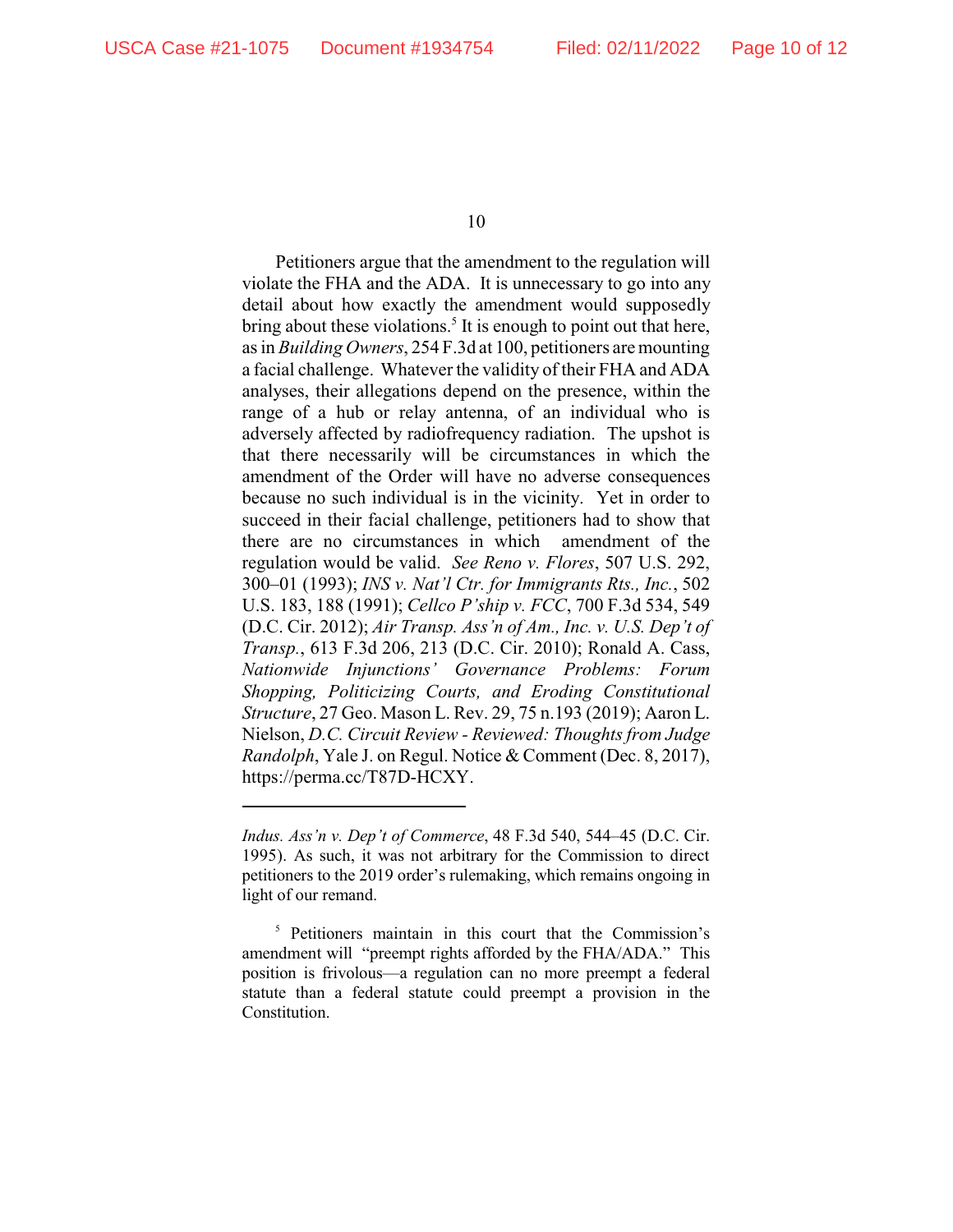Moreover, petitioners' arguments regarding the FHA and ADA are premised on the impact of radiofrequency exposure. But, as with petitioners' general concerns regarding health, the Commission sufficiently explained that its Order "does not change the applicability of the Commission's radio frequency exposure requirements" and that such concerns were more appropriately directed at its radiofrequency rulemaking. Order at 555 & n.133.

Petitioners also contend that the Order unlawfully preempts various state and local laws. In the Order, the Commission stated that it was now preempting local restrictions on the placement of antennas primarily used for hub and relay. *Id.* at 558. As we have discussed, the Commission treated these antennas as "stations," the location of which was within the Commission's regulatory authority under 47 U.S.C. § 303(d). The Supreme Court has instructed that the weight accorded an "agency's explanation of state law's impact on the federal scheme depends on its thoroughness, consistency, and persuasiveness." *Wyeth v. Levine*, 555 U.S. 555, 577 (2009). Given our conclusion crediting the Commission's explanation for its statutory authority in its *Continental Airlines* decision, the Commission may also preempt restrictions on the placement of the new category of antennas now included in the regulation. *See Nat'l Ass'n of Regul. Util. Comm'rs v. FCC*, 880 F.2d 422, 431 (D.C. Cir. 1989).

Petitioners also raise concerns about the preemption of local ordinances or contractual provisions requiring property owners to provide notice to local governments or homeowners' associations before installing commercial-grade antennas. Although we uphold the Order against facial attack, we acknowledge that the Commission is treading on thin ice in asserting broad authority to preempt any notice requirements